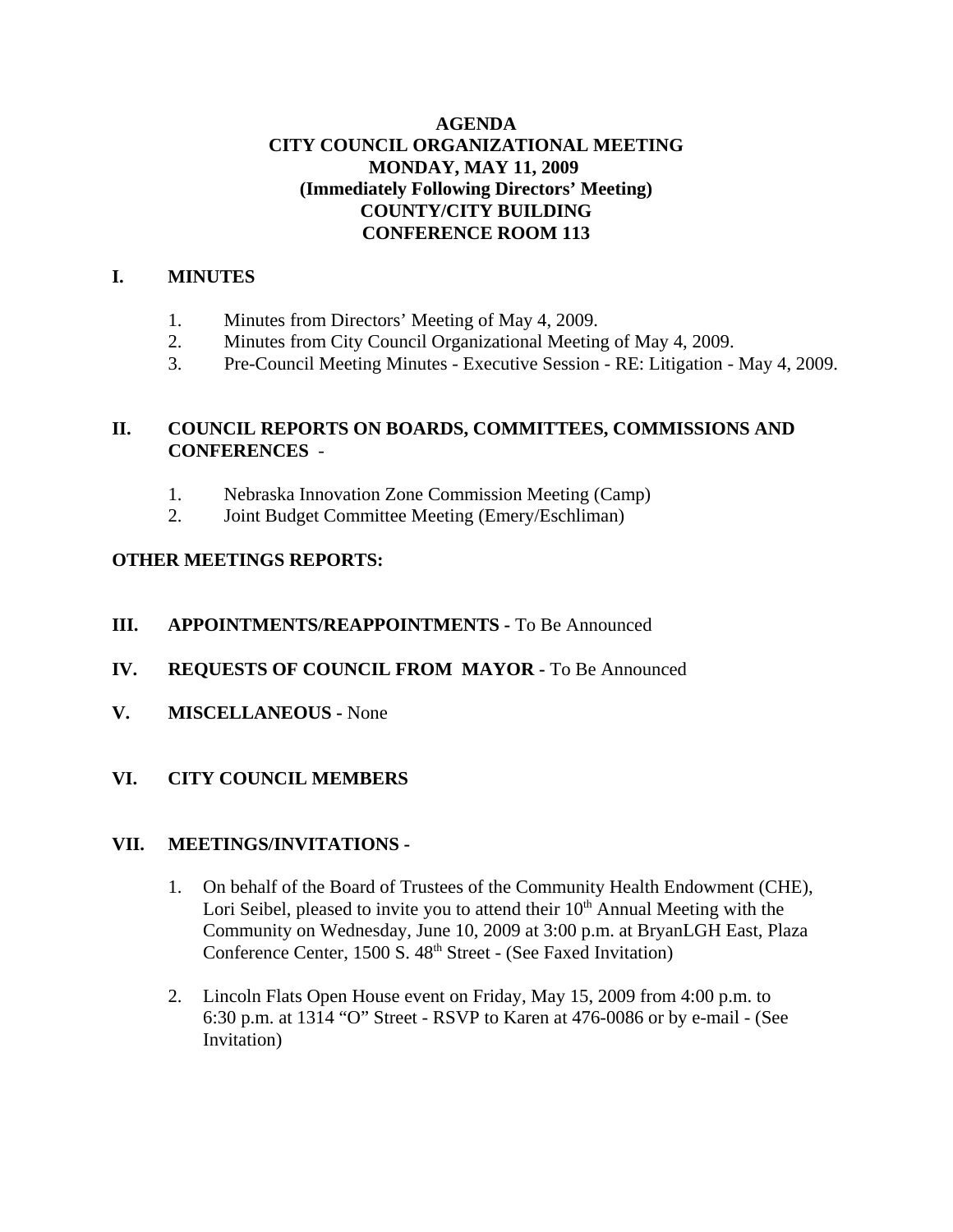- 3. 31ST Annual Mayor's Arts Awards Celebration on Wednesday, June 3, 2009 at 5:30 p.m. at the Lied Center for Performing Arts - Cost: \$50/person - RSVP by May  $26<sup>th</sup>$  - (See Invitation)
- 4. Phoenix Awards on Tuesday, May 19, 2009 at 1:30 p.m. at People's Choice Federal Credit Union, 2500 "N" Street, Lower Level - (See Invitation)
- 5. Global Voices Evening Celebrating Nebraska's Rich Cultural Diversity-A Benefit For The Community Services Department of Lutheran Family Services of Nebraska, Inc. on Saturday, August 1, 2009 from 6:00 p.m. to 9:00 p.m. at the Hilton Omaha, 1001 Cass Street, Omaha, NE - (See Invitation)
- 6. Time Warner Cable The C-Span Civics Bus is coming to the Capitol! On Thursday, May 21, 2009 from 11:00 a.m. to 3:00 p.m. - Boxed lunches available in Room 1023 - Please RSVP for lunch to Billie Hazelwood by e-mail - (See Invitation)
- 7. St. Monica's Behavioral Health Services for Women, Celebrating 45 years of service... St. Monica's Donor Celebration on Tuesday, May 19, 2009 from 11:30 a.m. to 1:00 p.m. at Chez Hey, 210 N.  $14<sup>th</sup>$  Street - Cost: \$20/person - Please RSVP - (See Invitation)
- 8. Graduation of Youth Leadership Lincoln Class XIII on Thursday, May 28, 2009 from 6:00 p.m. to 8:00 p.m. at BryanLGH Medical Center East Campus, 1600 S. 48<sup>th</sup> Street - Please return the RSVP card by May  $20<sup>th</sup>$  - (See Invitation)
- 9. Lincoln Solid Waste Management Association 59<sup>th</sup> Annual Spring Party on Thursday, June 4, 2009 - 5:30 p.m., Social Hour; 6:30 p.m., Buffet Dinner at The Isles Reception Hall, 6232 Havelock Avenue (north side) RSVP by June 1<sup>st</sup> to Karen at 475-8360 - (See Invitation)
- 10. Matt Talbot Kitchen & Outreach Media Day on Wednesday, May 20, 2009 from 11:30 a.m. to 12:30 p.m. at 1911 "R" Street - RSVP by May  $13<sup>th</sup>$  to Dannie Elwood at 477-4116 or by e-mail - (See Invitation)

## **VIII. ADJOURNMENT**

ca051109/tjg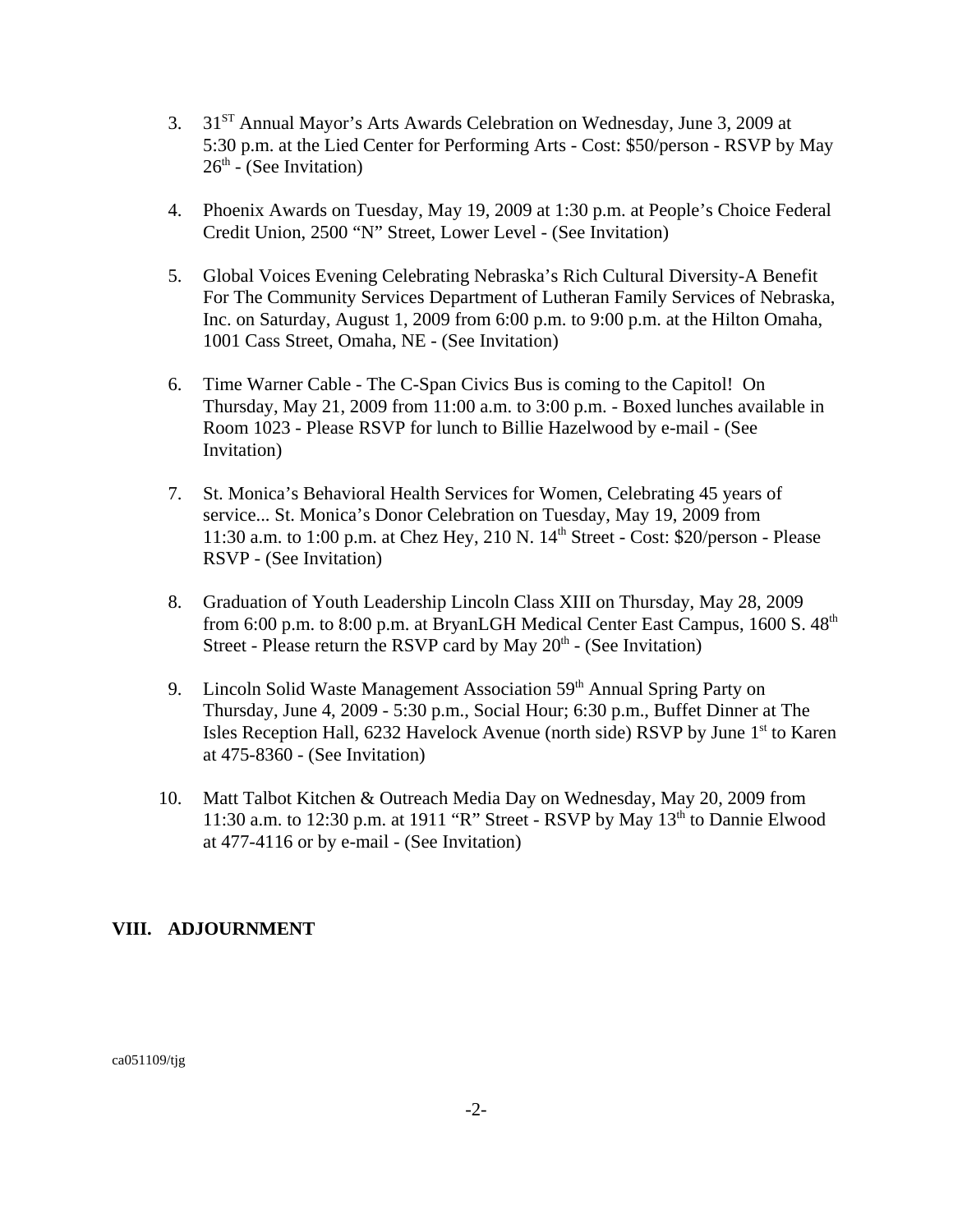## **MINUTES CITY COUNCIL ORGANIZATIONAL MEETING MONDAY, MAY 11, 2009**

| <b>Present:</b>        | Robin Eschliman, Chair<br>Doug Emery, Vice Chair<br>Ken Svoboda<br>Jon Camp |
|------------------------|-----------------------------------------------------------------------------|
| Absent:                | Jonathan Cook                                                               |
|                        | John Spatz<br>Dan Marvin                                                    |
| <b>Others Present:</b> | Trish Owen, Aide to the Mayor                                               |
|                        | Chad Blahak, Stimulus Coordinator                                           |
|                        | Judge Hendry, City Attorney                                                 |

Chair Eschliman opened the meeting at 12:06 p.m. and announced the location of the Open Meetings Act.

### **I. MINUTES**

- 1. Minutes from Directors' Meeting of May 4, 2009.
- 2. Minutes from City Council Organizational Meeting of May 4, 2009.
- 3. Pre-Council Meeting Minutes. Executive Session Litigation, May 4, 2009.

The above minutes approved by acclamation.

## **II. COUNCIL REPORTS ON BOARDS, COMMITTEES, COMMISSIONS AND CONFERENCES**

### **1. Nebraska Innovation Zone Commission Meeting (NIZC) Camp**

Camp stated they had lengthy discussion, led by Olsson and Associates, on corridor design standards and guidelines, thinking of possibly creating conformity and perhaps preserve certain local controls, also talked about zones and names.

#### **2. Joint Budget Committee Meeting (JBC) Emery/Eschliman**

Eschliman attended and members received presentation on stimulus funds, even though not much will be applied to non-profits. Boesch brought up Keno inquiring why it takes six months for the non- profits to receive their share of the funds.

## **3. Lincoln Partnership for Economic Development (LPED) Eschliman**

Eschliman stated they met two to three days before Kawasaki announced layoffs. At the time of the meeting there had been 800 people laid off in Lincoln and of this number there were 600 people in manufacturing. Days after this meeting Lincoln lay offs went to 1,100, mostly in manufacturing. Eschliman had previously thought there may have been more layoffs in retail or finance.

Camp added he attended the economic presentation by Dr. Paul Krugman. He stated Dr. Krugman